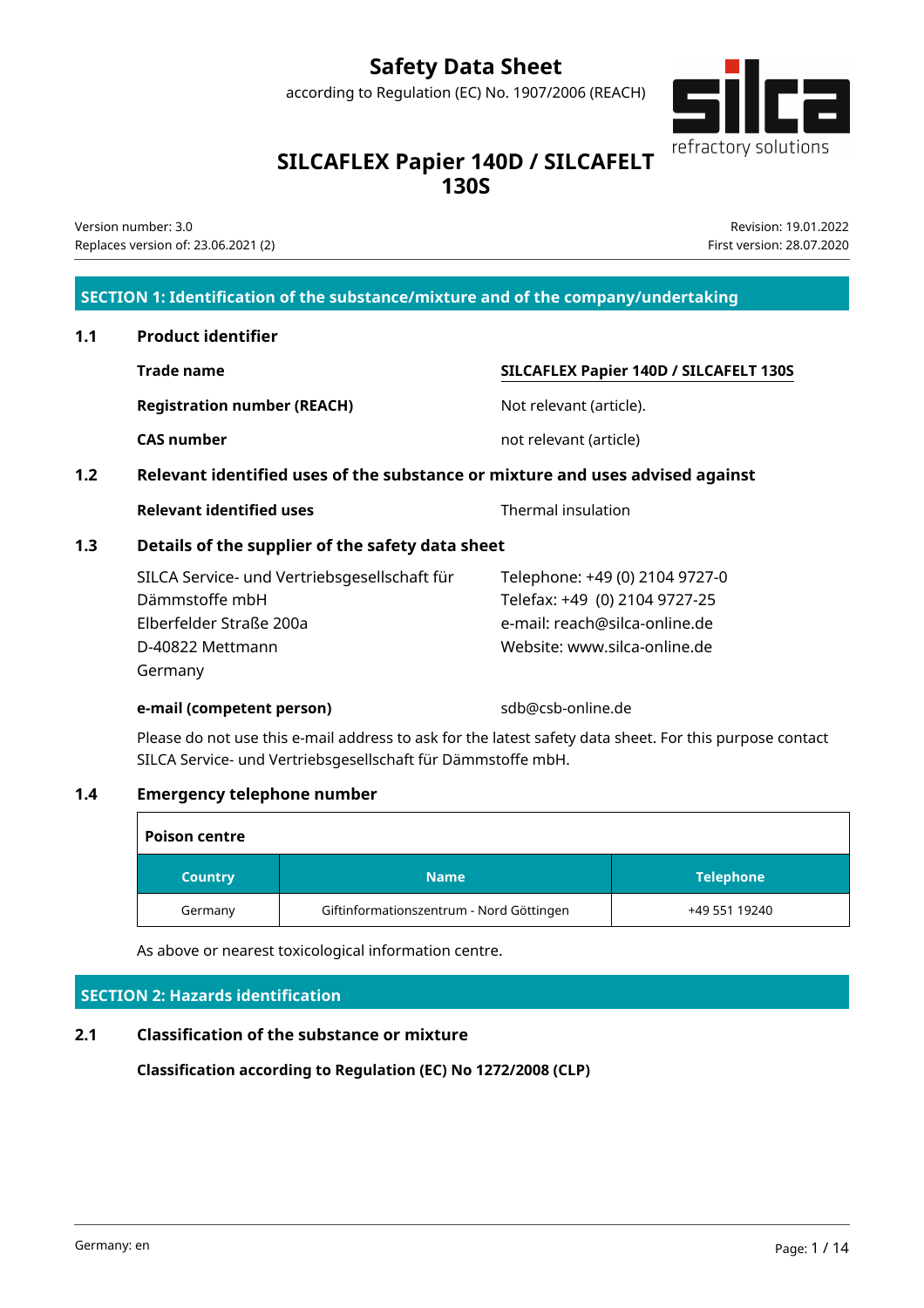| <b>Classification</b> |                     |                 |                                     |                              |
|-----------------------|---------------------|-----------------|-------------------------------------|------------------------------|
| <b>Section</b>        | <b>Hazard class</b> | <b>Category</b> | <b>Hazard class and</b><br>category | <b>Hazard state-</b><br>ment |
| 3.6                   | carcinogenicity     | 1B              | Carc. 1B                            | H350                         |

For full text of abbreviations: see SECTION 16

#### **2.2 Label elements**

#### **Labelling according to Regulation (EC) No 1272/2008 (CLP)**

**Signal word** danger

**Pictograms**

**GHS08**



#### **Hazard statements**

**H350** May cause cancer.

#### **Precautionary statements**

**P280** Wear protective gloves/protective clothing/eye protection/face protection. **P308+P313** IF exposed or concerned: Get medical advice/attention.

Supplemental hazard information

For professional users only.

**Hazardous ingredients for labelling** refractory ceramic fibers

#### **2.3 Other hazards**

### **Results of PBT and vPvB assessment**

This mixture does not contain any substances that are assessed to be a PBT or a vPvB.

#### **SECTION 3: Composition/information on ingredients**

#### **3.1 Substances**

Not relevant (article).

#### **3.2 Mixtures**

#### **Description of the mixture**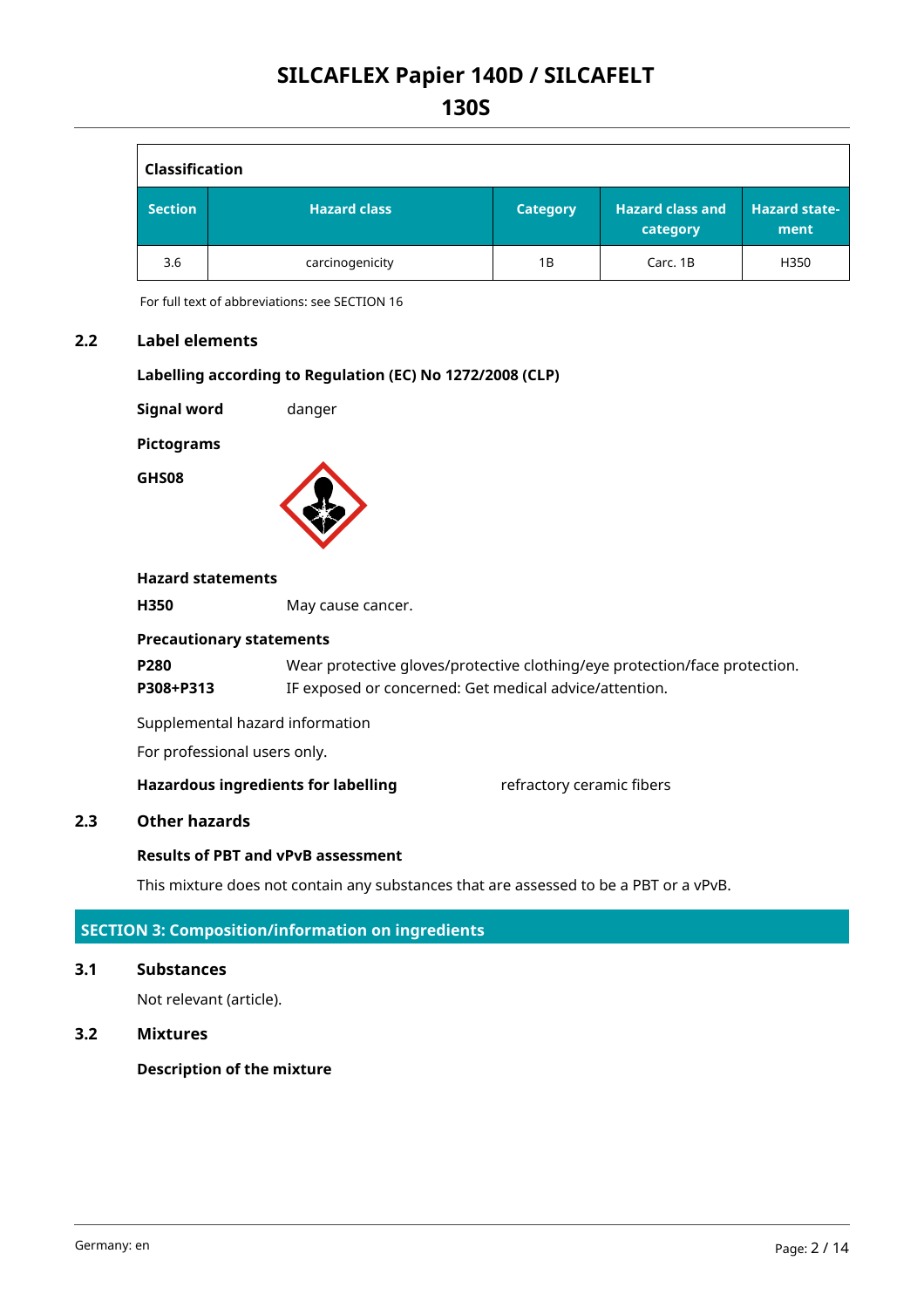| <b>Hazardous ingredients</b>  |                          |           |                                      |                   |                                        |                  |  |
|-------------------------------|--------------------------|-----------|--------------------------------------|-------------------|----------------------------------------|------------------|--|
| <b>Name of sub-</b><br>stance | <b>Identifier</b>        | $Wt\%$    | <b>Classification</b><br>acc. to GHS | <b>Pictograms</b> | <b>Specific Conc.</b><br><b>Limits</b> | <b>M-Factors</b> |  |
| refractory<br>ceramic fibers  | CAS No<br>142844-00-6    | $\geq 90$ | Carc. 1B / H350i                     | Ś                 |                                        |                  |  |
|                               | EC No<br>604-314-4       |           |                                      |                   |                                        |                  |  |
|                               | Index No<br>650-017-00-8 |           |                                      |                   |                                        |                  |  |

#### **SECTION 4: First aid measures**

#### **4.1 Description of first aid measures**

#### **General notes**

Take off immediately all contaminated clothing. In all cases of doubt, or when symptoms persist, seek medical advice.

#### **Following inhalation**

Provide fresh air.

If breathing is irregular or stopped, immediately seek medical assistance and start first aid actions. Mouth to mouth resuscitation should be avoided. Use alternative methods, preferably with oxygen or compressed air driven apparatus.

#### **Following skin contact**

Wash with plenty of soap and water.

#### **Following eye contact**

Rinse cautiously with water for several minutes. Remove contact lenses, if present and easy to do. Continue rinsing.

#### **Following ingestion**

Rinse mouth. Do not induce vomiting. Get medical advice/attention if you feel unwell.

#### **Notes for the doctor**

None.

#### **4.2 Most important symptoms and effects, both acute and delayed**

These information are not available.

#### **4.3 Indication of any immediate medical attention and special treatment needed**

None.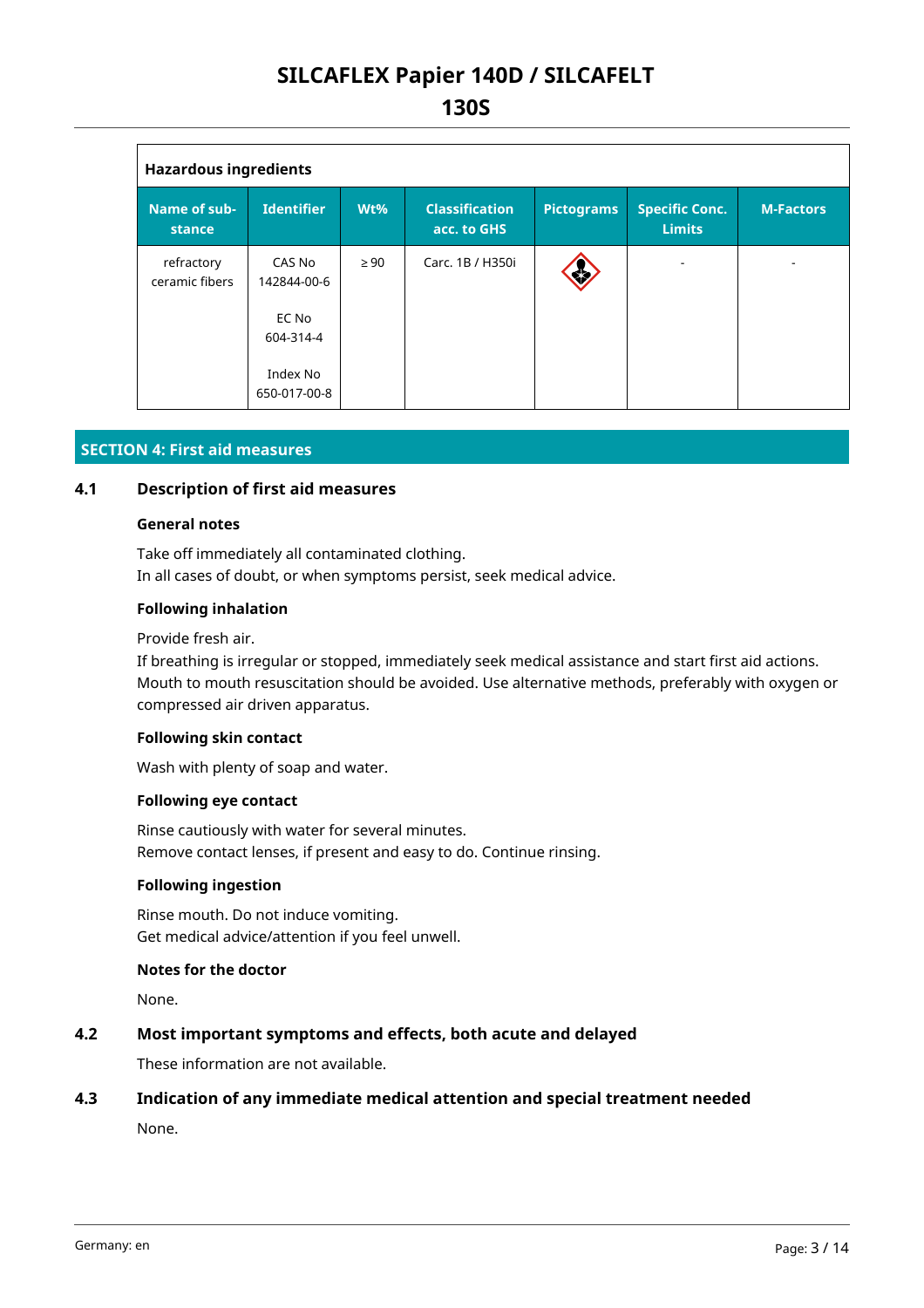# **130S**

#### **SECTION 5: Firefighting measures**

#### **5.1 Extinguishing media**

#### **Suitable extinguishing media**

Co-ordinate firefighting measures to the fire surroundings

#### **5.2 Special hazards arising from the substance or mixture**

Hazardous decomposition products: Section 10.

#### **5.3 Advice for firefighters**

Non-combustible.

In case of fire and/or explosion do not breathe fumes. Co-ordinate firefighting measures to the fire surroundings. Collect contaminated firefighting water separately. Fight fire with normal precautions from a reasonable distance.

#### **Special protective equipment for firefighters**

use suitable breathing apparatus

#### **SECTION 6: Accidental release measures**

#### **6.1 Personal precautions, protective equipment and emergency procedures**

#### **For non-emergency personnel**

Remove persons to safety.

Ventilate affected area.

Wearing of suitable protective equipment (including personal protective equipment referred to under Section 8 of the safety data sheet) to prevent any contamination of skin, eyes and personal clothing.

#### **For emergency responders**

Wear breathing apparatus if exposed to vapours/dust/spray/gases.

#### **6.2 Environmental precautions**

Remove from the water surface (e.g. skimming, sucking). Keep away from drains, surface and ground water. Retain contaminated washing water and dispose of it.

#### **6.3 Methods and material for containment and cleaning up**

#### **Advice on how to contain a spill**

Take up mechanically.

#### **Advice on how to clean up a spill**

Take up mechanically.

#### **Other information relating to spills and releases**

Place in appropriate containers for disposal. Ventilate affected area.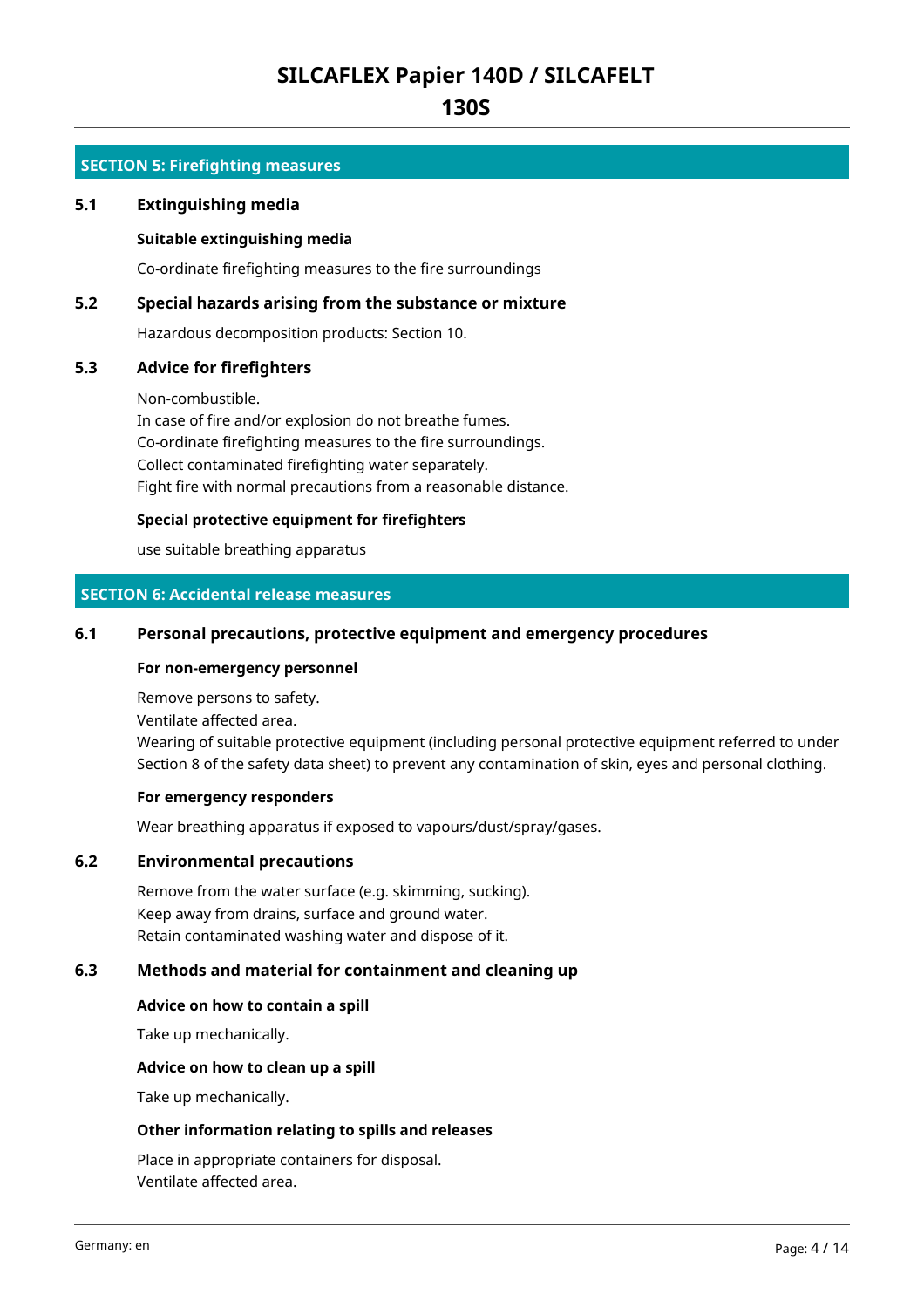# **130S**

#### **6.4 Reference to other sections**

Personal protective equipment: see section 8. Incompatible materials: see section 10. Disposal considerations: see section 13.

#### **SECTION 7: Handling and storage**

#### **7.1 Precautions for safe handling**

Do not breathe dust.

#### **Measures to prevent fire as well as aerosol and dust generation**

Use local and general ventilation.

#### **Specific notes/details**

None.

#### **Measures to protect the environment**

Avoid release to the environment.

#### **Advice on general occupational hygiene**

Do not eat, drink and smoke in work areas. Wash hands after use. Preventive skin protection (barrier creams/ointments) is recommended. Remove contaminated clothing and protective equipment before entering eating areas.

#### **7.2 Conditions for safe storage, including any incompatibilities**

#### **Flammability hazards**

None.

#### **Incompatible substances or mixtures**

Incompatible materials: see section 10.

#### **Protect against external exposure, such as**

humidity

#### **Consideration of other advice**

Keep away from food, drink and animal feeding stuffs.

#### **Ventilation requirements**

Provision of sufficient ventilation.

#### **Specific designs for storage rooms or vessels**

Keep container tightly closed. Store in a dry place. Store locked up.

#### **Packaging compatibilities**

Keep only in original container.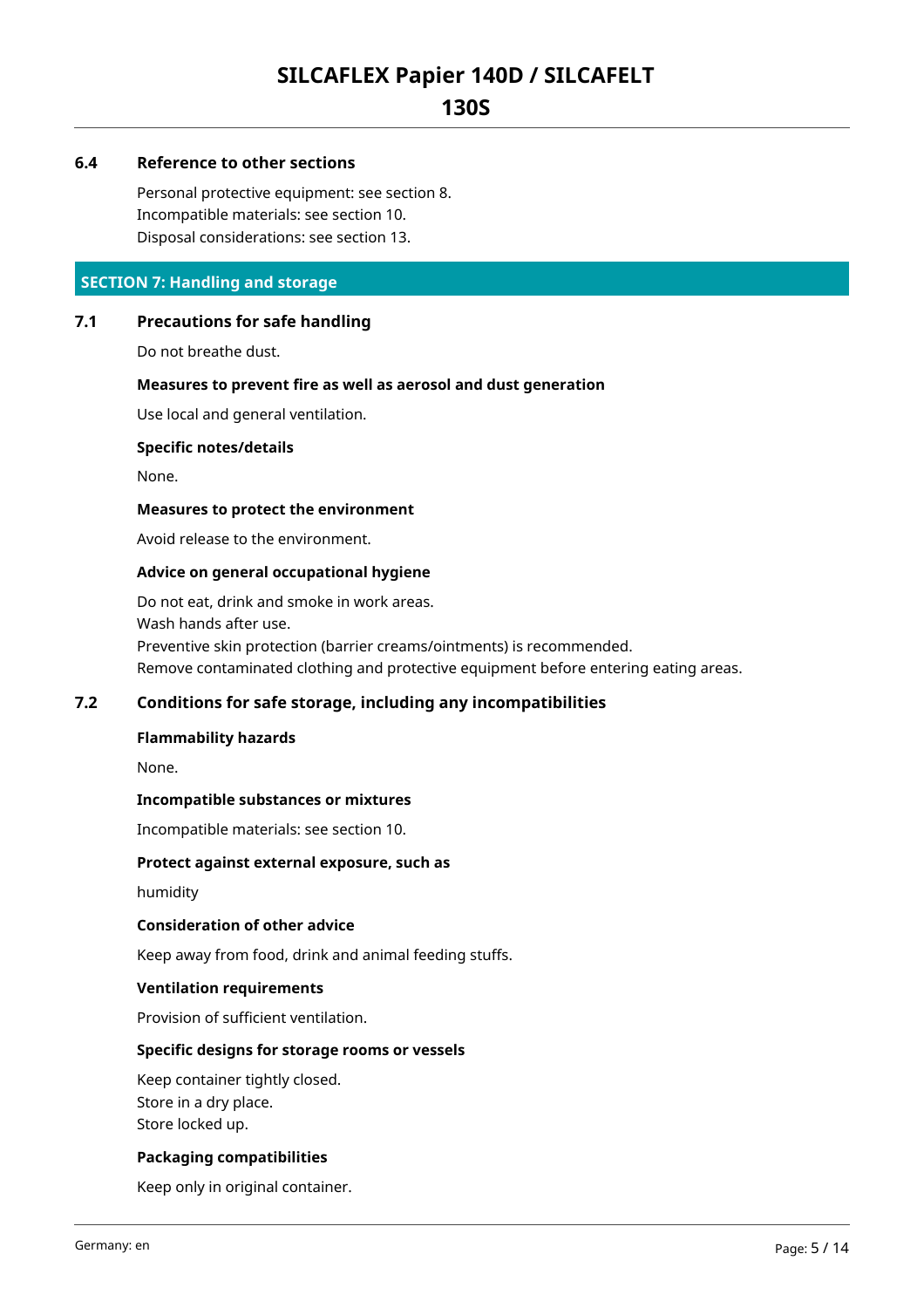**130S**

#### **7.3 Specific end use(s)**

No information available.

#### **SECTION 8: Exposure controls/personal protection**

#### **8.1 Control parameters**

**Relevant DNELs of components of the mixture Name of substance CAS No Endpoint Threshol d level Protection goal, route of exposure Used in Exposure time** refractory ceramic fibers 142844-00- 6 DNEL  $\Big| 2,17 \text{ mg/}$  $m<sup>3</sup>$ human, inhalatory worker (industry)  $\vert$  chronic - local effects

#### **8.2 Exposure controls**

#### **Appropriate engineering controls**

General ventilation.

#### **Individual protection measures (personal protective equipment)**

#### **Eye/face protection**

Wear eye/face protection.

#### **Hand protection**

Wear suitable gloves

#### **Respiratory protection**

In case of inadequate ventilation wear respiratory protection. Particulate filter device (EN 143).

#### **Environmental exposure controls**

Use appropriate container to avoid environmental contamination. Keep away from drains, surface and ground water.

#### **SECTION 9: Physical and chemical properties**

### **9.1 Information on basic physical and chemical properties**

| <b>Physical state</b>               | solid<br>(Mat)      |
|-------------------------------------|---------------------|
|                                     | Sheets<br>Mat       |
| Colour                              | white - light brown |
| <b>Odour</b>                        | odourless           |
| <b>Melting point/freezing point</b> | >1.650 °C           |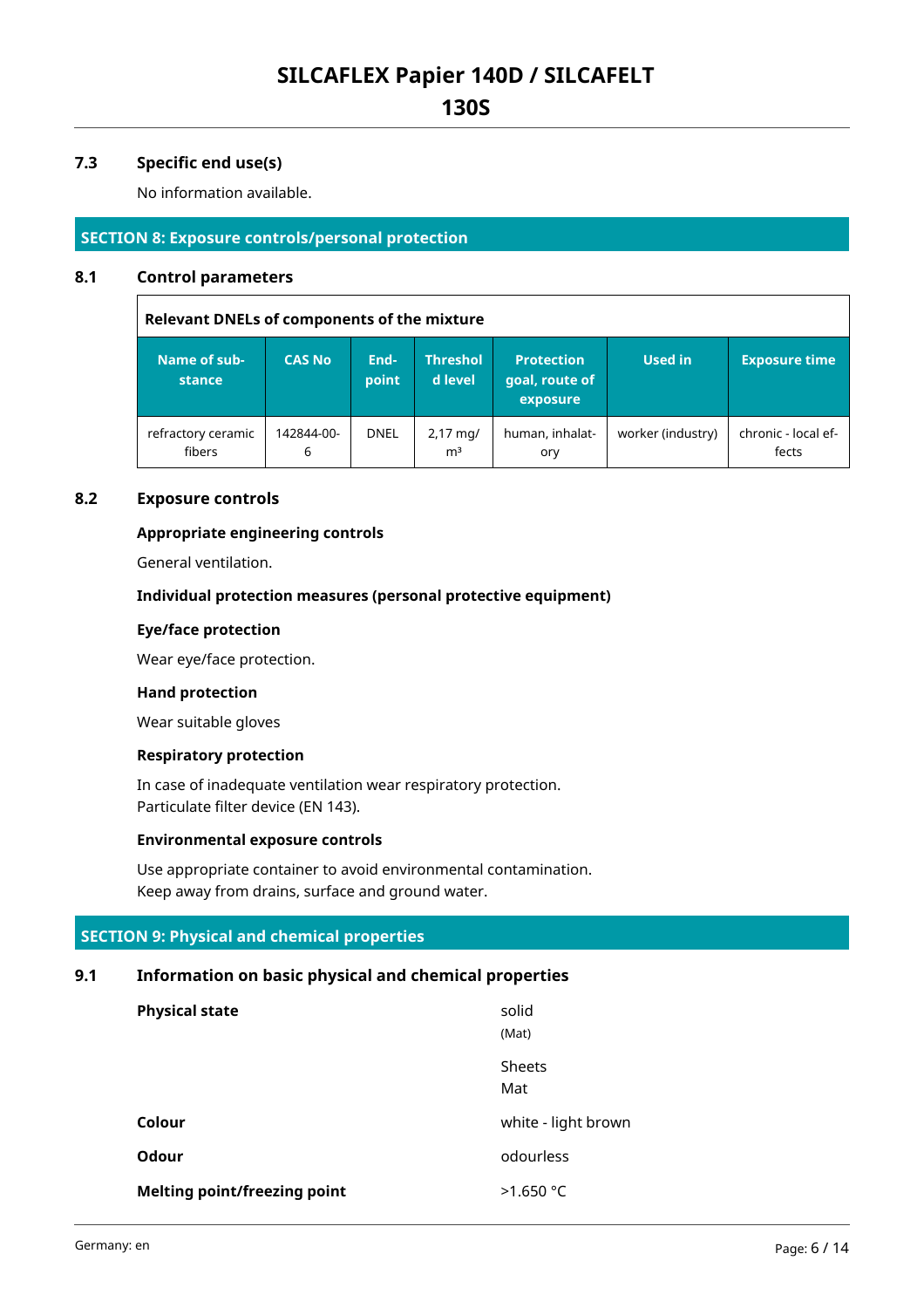# **130S**

|     | Boiling point or initial boiling point and boiling<br>range      | not determined                                                 |
|-----|------------------------------------------------------------------|----------------------------------------------------------------|
|     | Flammability                                                     | non-combustible                                                |
|     | Lower and upper explosion limit                                  | not determined                                                 |
|     | <b>Flash point</b>                                               | not applicable                                                 |
|     | <b>Auto-ignition temperature</b>                                 | not applicable<br>(solid)                                      |
|     | <b>Decomposition temperature</b>                                 | not relevant                                                   |
|     | pH (value)                                                       | not applicable                                                 |
|     | <b>Viscosity</b>                                                 | not relevant<br>(solid)                                        |
|     | Solubility(ies)                                                  |                                                                |
|     | Water solubility                                                 | $1$ mg/                                                        |
|     | Partition coefficient n-octanol/water (log value) not determined |                                                                |
|     | Vapour pressure                                                  | not determined                                                 |
|     | <b>Density and/or relative density</b>                           |                                                                |
|     | Density                                                          | 150 – 300 kg/ <sub>m<sup>3</sup></sub> at 20 °C                |
|     | Relative vapour density                                          | information on this property is not available                  |
|     | <b>Particle characteristics</b>                                  | no data available                                              |
| 9.2 | <b>Other information</b>                                         |                                                                |
|     | Information with regard to physical hazard<br>classes            | hazard classes acc. to GHS (physical hazards):<br>not relevant |
|     | <b>Other safety characteristics</b>                              | there is no additional information                             |

# **SECTION 10: Stability and reactivity**

#### **10.1 Reactivity**

This material is not reactive under normal ambient conditions.

# **10.2 Chemical stability**

The material is stable under normal ambient and anticipated storage and handling conditions of temperature and pressure.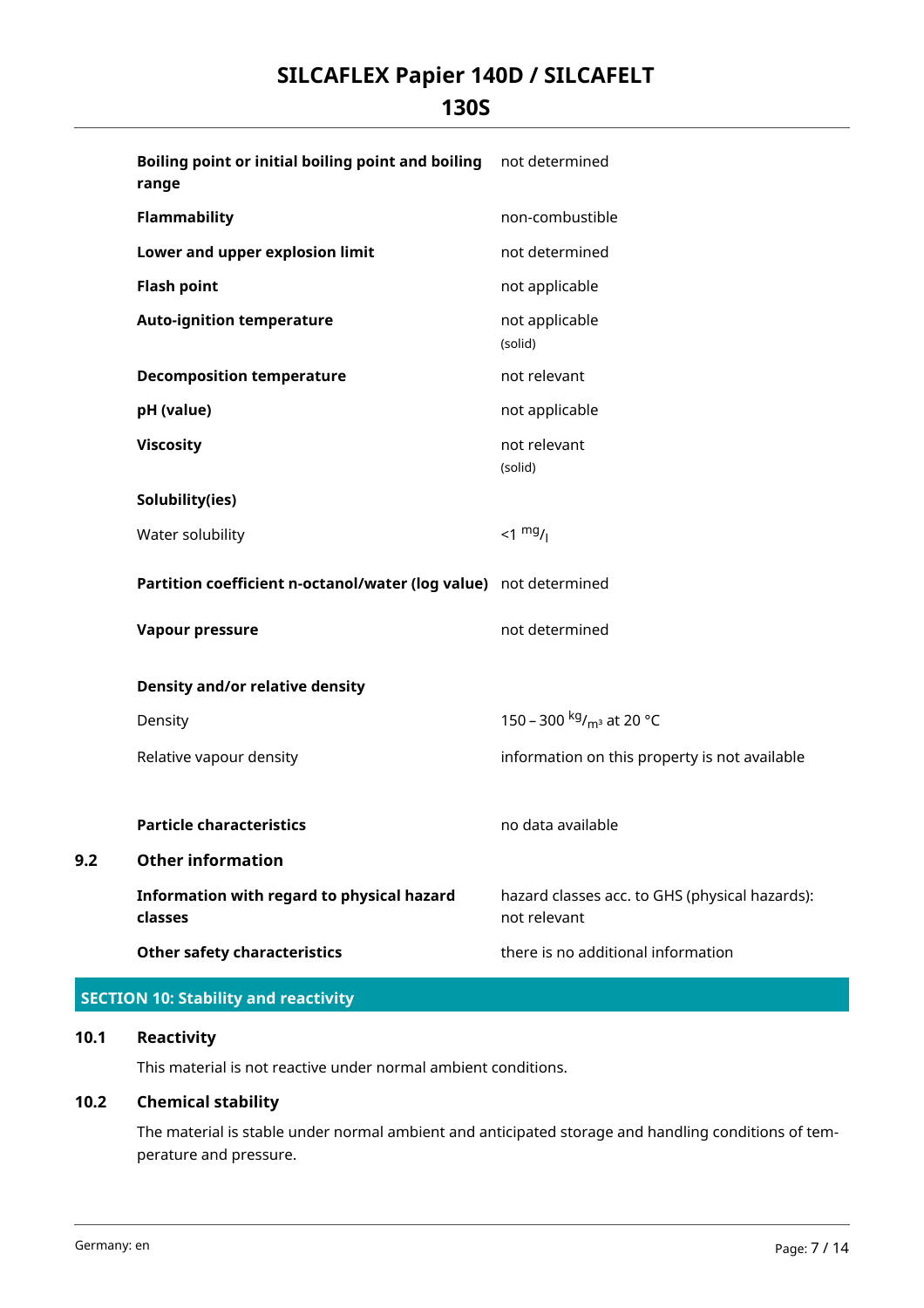**130S**

#### **10.3 Possibility of hazardous reactions**

>180°C - 600°C slow decomposition >900°C crystalline

#### **10.4 Conditions to avoid**

There are no specific conditions known which have to be avoided.

#### **10.5 Incompatible materials**

acids, caustic solutions

#### **10.6 Hazardous decomposition products**

Reasonably anticipated hazardous decomposition products produced as a result of use, storage, spill and heating are not known.

#### **SECTION 11: Toxicological information**

#### **11.1 Information on hazard classes as defined in Regulation (EC) No 1272/2008**

#### **Classification procedure**

If not otherwise specified the classification is based on: Ingredients of the mixture (additivity formula).

#### **Classification according to GHS (1272/2008/EC, CLP)**

#### **Acute toxicity**

Test data are not available for the complete mixture.

#### **Skin corrosion/irritation**

Classification could not be established because: Data are lacking, inconclusive, or conclusive but not sufficient for classification.

#### **Serious eye damage/eye irritation**

Classification could not be established because: Data are lacking, inconclusive, or conclusive but not sufficient for classification.

#### **Respiratory or skin sensitisation Skin sensitisation**

Classification could not be established because: Data are lacking, inconclusive, or conclusive but not sufficient for classification.

#### **Respiratory sensitisation**

Classification could not be established because: Data are lacking, inconclusive, or conclusive but not sufficient for classification.

#### **Germ cell mutagenicity**

Classification could not be established because: Data are lacking, inconclusive, or conclusive but not sufficient for classification.

#### **Carcinogenicity**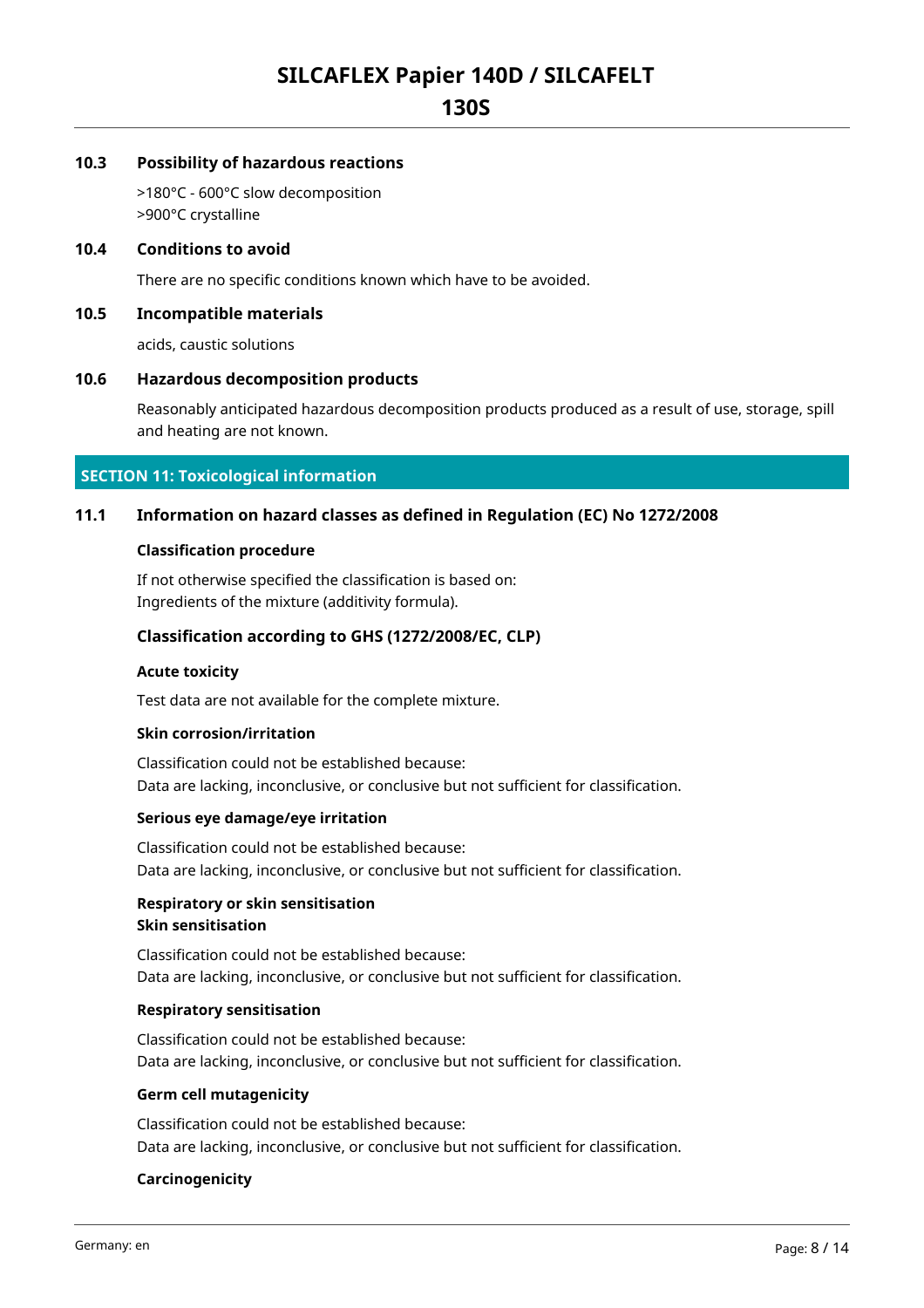May cause cancer.

#### **Reproductive toxicity**

Classification could not be established because: Data are lacking, inconclusive, or conclusive but not sufficient for classification.

#### **Specific target organ toxicity - single exposure**

Classification could not be established because: Data are lacking, inconclusive, or conclusive but not sufficient for classification.

#### **Specific target organ toxicity - repeated exposure**

Classification could not be established because: Data are lacking, inconclusive, or conclusive but not sufficient for classification.

#### **Aspiration hazard**

Shall not be classified as presenting an aspiration hazard.

#### **Other information**

Inhalation of dust may cause respiratory irritation.

#### **11.2 Information on other hazards**

There is no additional information.

#### **Endocrine disrupting properties**

None of the ingredients are listed.

#### **SECTION 12: Ecological information**

#### **12.1 Toxicity**

#### **Aquatic toxicity (acute)**

Test data are not available for the complete mixture.

#### **Aquatic toxicity (chronic)**

Test data are not available for the complete mixture.

#### **12.2 Persistence and degradability**

#### **Biodegradation**

The study does not need to be conducted, the relevant substances in the mixture are inorganic.

#### **Persistence**

The study does not need to be conducted, the relevant substances in the mixture are inorganic.

#### **12.3 Bioaccumulative potential**

Test data are not available for the complete mixture.

#### **12.4 Mobility in soil**

No data available.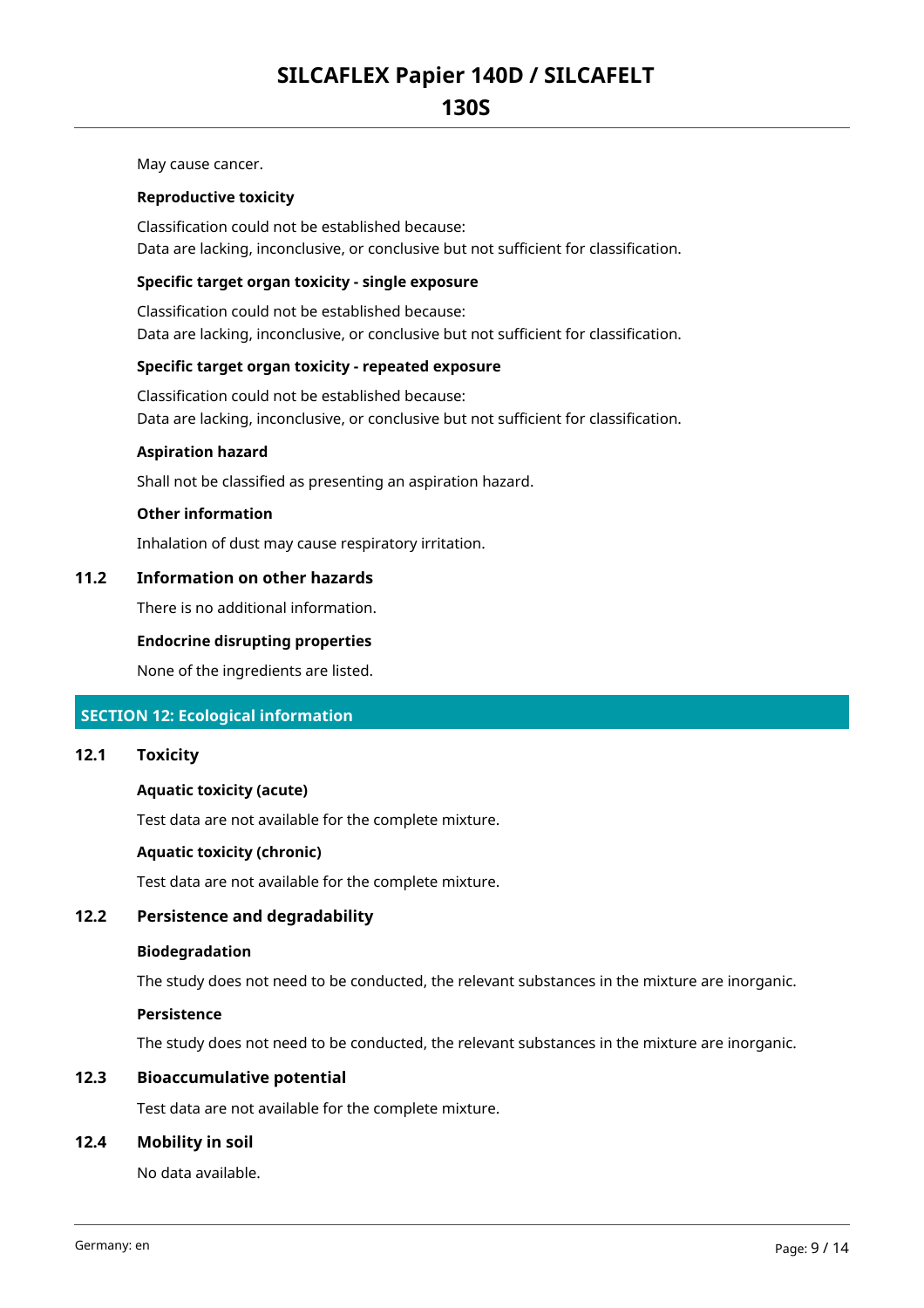# **130S**

#### **12.5 Results of PBT and vPvB assessment**

This mixture does not contain any substances that are assessed to be a PBT or a vPvB.

#### **12.6 Endocrine disrupting properties**

None of the ingredients are listed.

#### **12.7 Other adverse effects**

Data are not available.

#### **Remarks**

Wassergefährdungsklasse, WGK (water hazard class): nwg

#### **SECTION 13: Disposal considerations**

#### **13.1 Waste treatment methods**

This article should be disposed of as hazardous waste. Please do not put it in your normal household waste.

#### **Sewage disposal-relevant information**

Do not empty into drains.

#### **Waste treatment of containers/packagings**

Completely emptied packages can be recycled.

#### **Remarks**

Please consider the relevant national or regional provisions.

# **SECTION 14: Transport information**

| 14.1 | UN number or ID number                                       | not assigned |
|------|--------------------------------------------------------------|--------------|
| 14.2 | UN proper shipping name                                      |              |
| 14.3 | <b>Transport hazard class(es)</b>                            |              |
| 14.4 | Packing group                                                |              |
| 14.5 | <b>Environmental hazards</b>                                 |              |
| 14.6 | <b>Special precautions for user</b>                          |              |
| 14.7 | Maritime transport in bulk according to IMO -<br>instruments |              |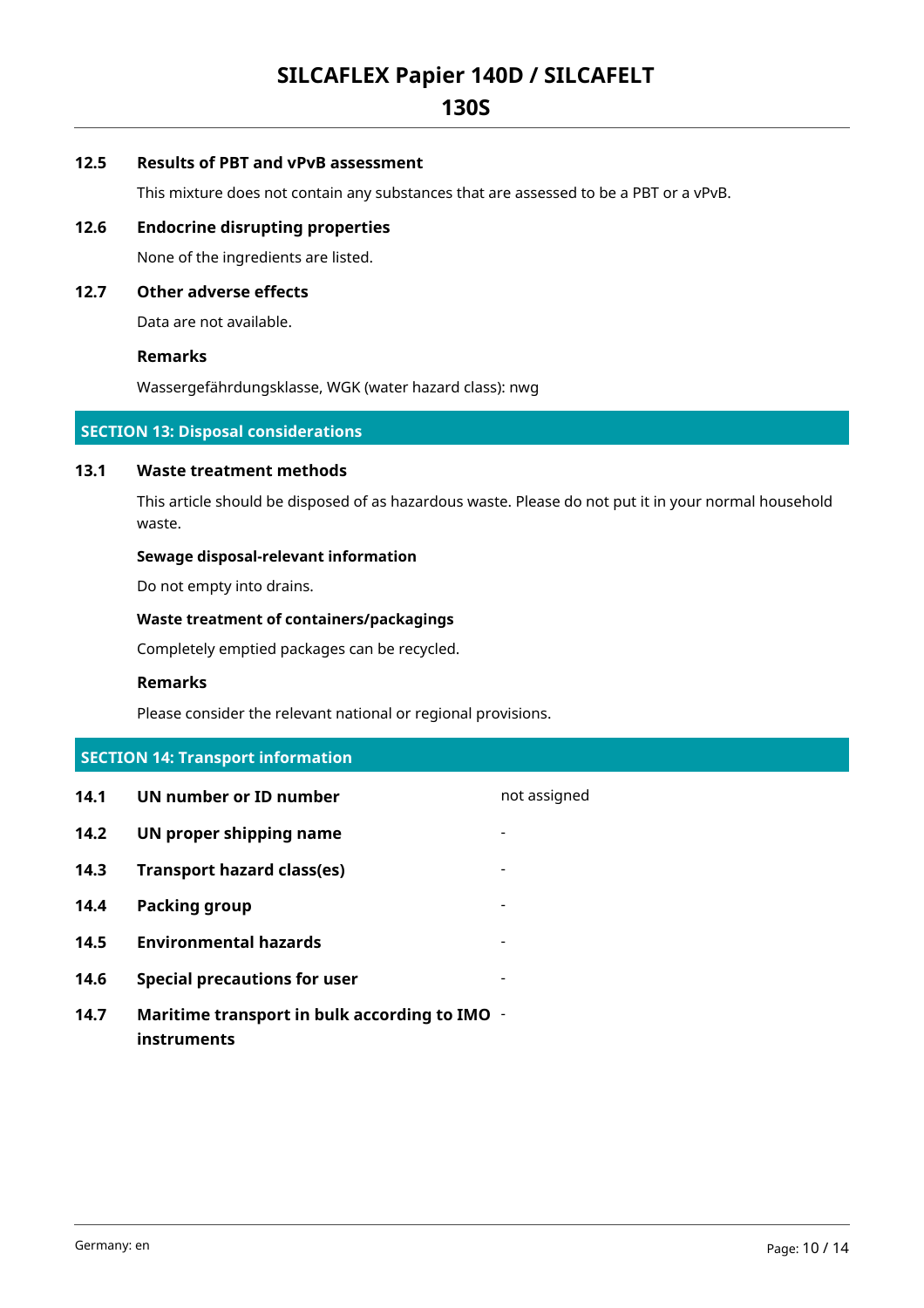# **130S**

#### **SECTION 15: Regulatory information**

### **15.1 Safety, health and environmental regulations/legislation specific for the substance or mixture**

#### **Relevant provisions of the European Union (EU)**

#### **Restrictions according to REACH, Annex XVII**

| <b>Name</b>               | Name acc. to inventory |  | <b>Restriction</b> |
|---------------------------|------------------------|--|--------------------|
| refractory ceramic fibers | carcinogenic           |  | R28-30             |

#### **Legend**

R28-30 1. Shall not be placed on the market, or used,

- as substances,

- as constituents of other substances, or,

- in mixtures,

for supply to the general public when the individual concentration in the substance or mixture is equal to or greater than:

- either the relevant specific concentration limit specified in Part 3 of Annex VI to Regulation (EC) No 1272/2008, or,

- the relevant concentration specified in Directive 1999/45/EC where no specific concentration limit is set out in Part 3 of Annex VI to Regulation (EC) No 1272/2008.

Without prejudice to the implementation of other Community provisions relating to the classification, packaging and labelling of substances and mixtures, suppliers shall ensure before the placing on the market that the packaging of such substances and mixtures is marked visibly, legibly and indelibly as follows: 'Restricted to professional users'.

2. By way of derogation, paragraph 1 shall not apply to:

(a) medicinal or veterinary products as defined by Directive 2001/82/EC and Directive 2001/83/EC;

(b) cosmetic products as defined by Directive 76/768/EEC;

(c) the following fuels and oil products:

- motor fuels which are covered by Directive 98/70/EC,

- mineral oil products intended for use as fuel in mobile or fixed combustion plants,
- fuels sold in closed systems (e.g. liquid gas bottles);
- (d) artists' paints covered by Directive 1999/45/EC;

(e) the substances listed in Appendix 11, column 1, for the applications or uses listed in Appendix 11, column 2. Where a date is specified in column 2 of Appendix 11, the derogation shall apply until the said date.

#### **List of substances subject to authorisation (REACH, Annex XIV) / SVHC - candidate list**

Not all ingredients are listed.

| <b>Substance of Very High Concern (SVHC)</b>   |                          |                  |                |                                 |                          |                        |  |  |
|------------------------------------------------|--------------------------|------------------|----------------|---------------------------------|--------------------------|------------------------|--|--|
| Name acc. to inventory                         | <b>CAS</b><br><b>No</b>  | <b>Listed in</b> | <b>Remarks</b> | Latest ap-<br>plication<br>date | <b>Sunset</b><br>date    | Date of in-<br>clusion |  |  |
| Aluminosilicate Refract-<br>ory Ceramic Fibres | $\overline{\phantom{a}}$ | Candidate list   | Carc. A57a     | $\overline{\phantom{a}}$        | $\overline{\phantom{a}}$ | 19.12.2011             |  |  |

**Legend**

candidate list Substances meeting the criteria referred to in Article 57 and for eventual inclusion in Annex XIV Carc. A57a Carcinogenic (article 57a)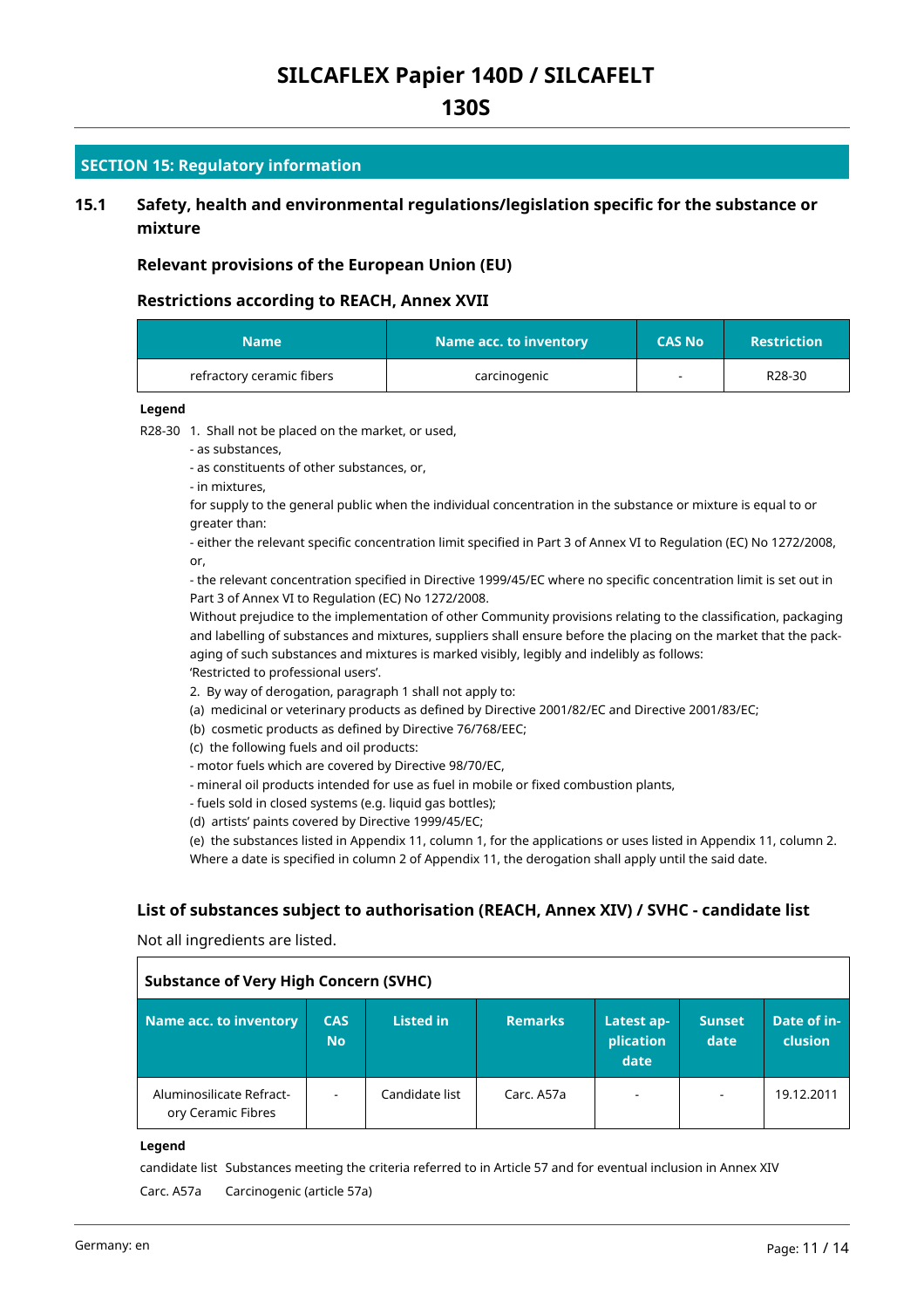### **130S**

#### **Seveso Directive**

Not assigned.

### **Directive on the restriction of the use of certain hazardous substances in electrical and electronic equipment (RoHS)**

None of the ingredients are listed.

#### **Regulation on the marketing and use of explosives precursors**

None of the ingredients are listed.

#### **Regulation on substances that deplete the ozone layer (ODS)**

None of the ingredients are listed.

#### **Regulation concerning the export and import of hazardous chemicals (PIC)**

None of the ingredients are listed.

#### **Regulation on persistent organic pollutants (POP)**

None of the ingredients are listed.

#### **National regulations (Germany)**

### **Verordnung über Anlagen zum Umgang mit wassergefährdenden Stoffen (Ordinance on facilities for handling substances hazardous to water) (AwSV)**

Wassergefährdungsklasse, WGK (water hazard class) nwg - classification acc. to annex 1 (AwSV)

#### **Technical instructions on air quality control (Germany)**

| <b>Number</b> | Group of substances     | <b>Class</b>             | Conc.         | <b>Mass flow</b> | <b>Mass con-</b><br><b>centration</b> | Nota-<br>tion |
|---------------|-------------------------|--------------------------|---------------|------------------|---------------------------------------|---------------|
| 5.2.7.1.1     | carcinogenic substances | $\overline{\phantom{a}}$ | $\geq$ 25 wt% | 0.159%           | 0,05 $mg/m3$                          |               |

#### **Notation**

5) not yet assigned to any class. Stated values correspond to those for carcinogenic substances of class I

#### **Storage of hazardous substances in non-stationary containers (TRGS 510) (Germany)**

| Storage class (LGK) | 6.1 D                                                                         |
|---------------------|-------------------------------------------------------------------------------|
|                     | (non-combustible substances of acute toxicity, category 3 (PG III) or hazard- |
|                     | ous substances that are toxic or produce chronic effects)                     |

#### **Other information**

Observe employment restrictions for young people according to § 22 JArbSchG. Observe occupational restrictions for mothers acc. to § 11 MuSchG!

#### **15.2 Chemical Safety Assessment**

No Chemical Safety Assessment has been carried out for this mixture by the supplier. Chemical safety assessments for substances in this mixture were not carried out.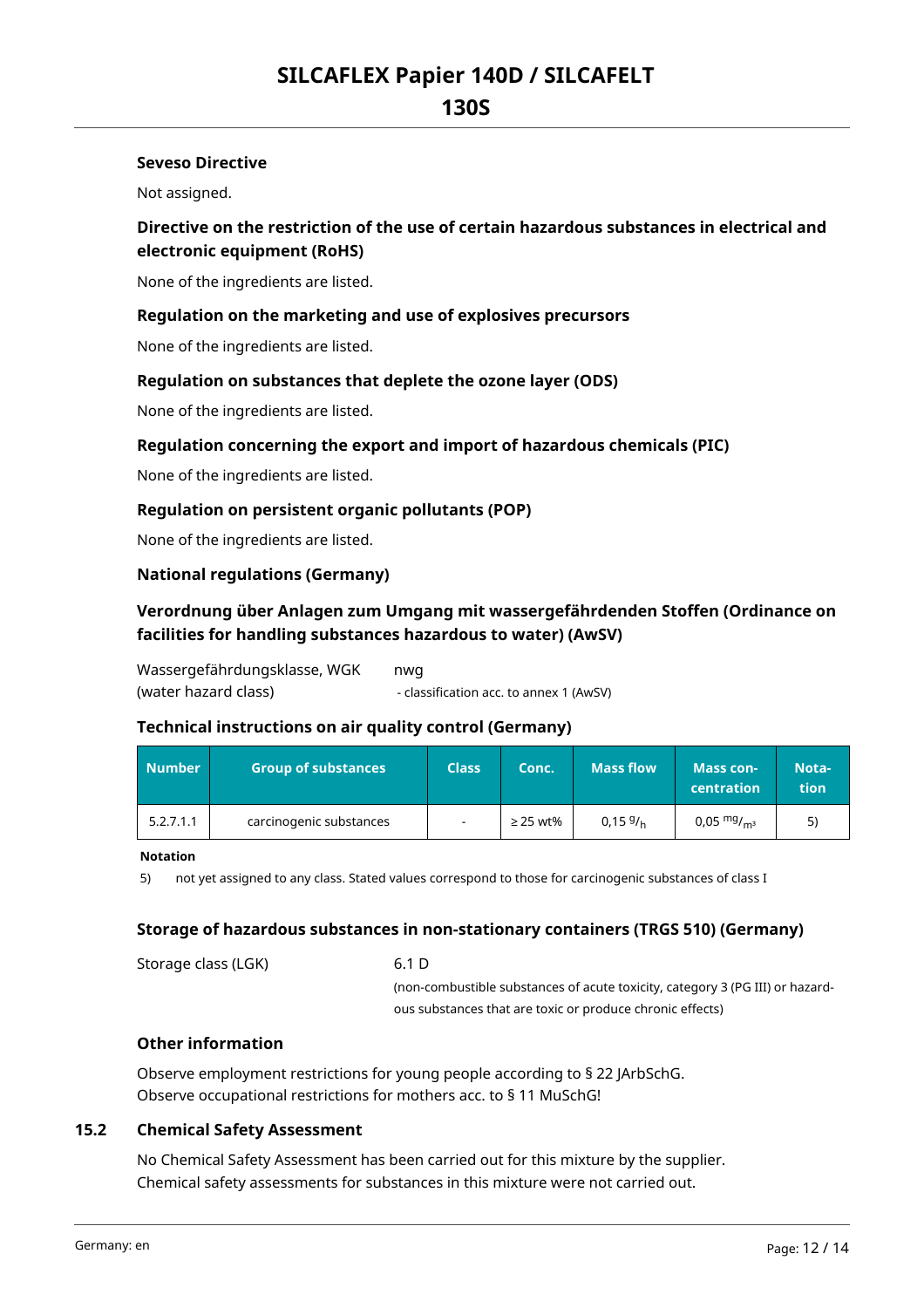# **SECTION 16: Other information**

# **Abbreviations and acronyms**

| Abbr.         | <b>Descriptions of used abbreviations</b>                                                                                                                                                                                     |  |
|---------------|-------------------------------------------------------------------------------------------------------------------------------------------------------------------------------------------------------------------------------|--|
| <b>ADN</b>    | Accord européen relatif au transport international des marchandises dangereuses par voies de nav-<br>igation intérieures (European Agreement concerning the International Carriage of Dangerous Goods<br>by Inland Waterways) |  |
| <b>ADR</b>    | Accord relatif au transport international des marchandises dangereuses par route (Agreement con-<br>cerning the International Carriage of Dangerous Goods by Road)                                                            |  |
| Carc.         | Carcinogenicity                                                                                                                                                                                                               |  |
| CAS           | Chemical Abstracts Service (service that maintains the most comprehensive list of chemical sub-<br>stances)                                                                                                                   |  |
| <b>CLP</b>    | Regulation (EC) No 1272/2008 on classification, labelling and packaging of substances and mixtures                                                                                                                            |  |
| <b>DGR</b>    | Dangerous Goods Regulations (see IATA/DGR)                                                                                                                                                                                    |  |
| <b>DNEL</b>   | Derived No-Effect Level                                                                                                                                                                                                       |  |
| EC No         | The EC Inventory (EINECS, ELINCS and the NLP-list) is the source for the seven-digit EC number, an<br>identifier of substances commercially available within the EU (European Union)                                          |  |
| <b>EINECS</b> | European Inventory of Existing Commercial Chemical Substances                                                                                                                                                                 |  |
| <b>ELINCS</b> | European List of Notified Chemical Substances                                                                                                                                                                                 |  |
| GHS           | "Globally Harmonized System of Classification and Labelling of Chemicals" developed by the United<br><b>Nations</b>                                                                                                           |  |
| <b>IATA</b>   | <b>International Air Transport Association</b>                                                                                                                                                                                |  |
| IATA/DGR      | Dangerous Goods Regulations (DGR) for the air transport (IATA)                                                                                                                                                                |  |
| <b>IMDG</b>   | International Maritime Dangerous Goods Code                                                                                                                                                                                   |  |
| index No      | The Index number is the identification code given to the substance in Part 3 of Annex VI to Regula-<br>tion (EC) No 1272/2008                                                                                                 |  |
| <b>LGK</b>    | Lagerklasse (storage class according to TRGS 510, Germany)                                                                                                                                                                    |  |
| <b>NLP</b>    | No-Longer Polymer                                                                                                                                                                                                             |  |
| <b>PBT</b>    | Persistent, Bioaccumulative and Toxic                                                                                                                                                                                         |  |
| REACH         | Registration, Evaluation, Authorisation and Restriction of Chemicals                                                                                                                                                          |  |
| <b>RID</b>    | Règlement concernant le transport International ferroviaire des marchandises Dangereuses (Regula-<br>tions concerning the International carriage of Dangerous goods by Rail)                                                  |  |
| <b>SVHC</b>   | Substance of Very High Concern                                                                                                                                                                                                |  |
| <b>TRGS</b>   | Technische Regeln für GefahrStoffe (technical rules for hazardous substances, Germany)                                                                                                                                        |  |
| vPvB          | Very Persistent and very Bioaccumulative                                                                                                                                                                                      |  |